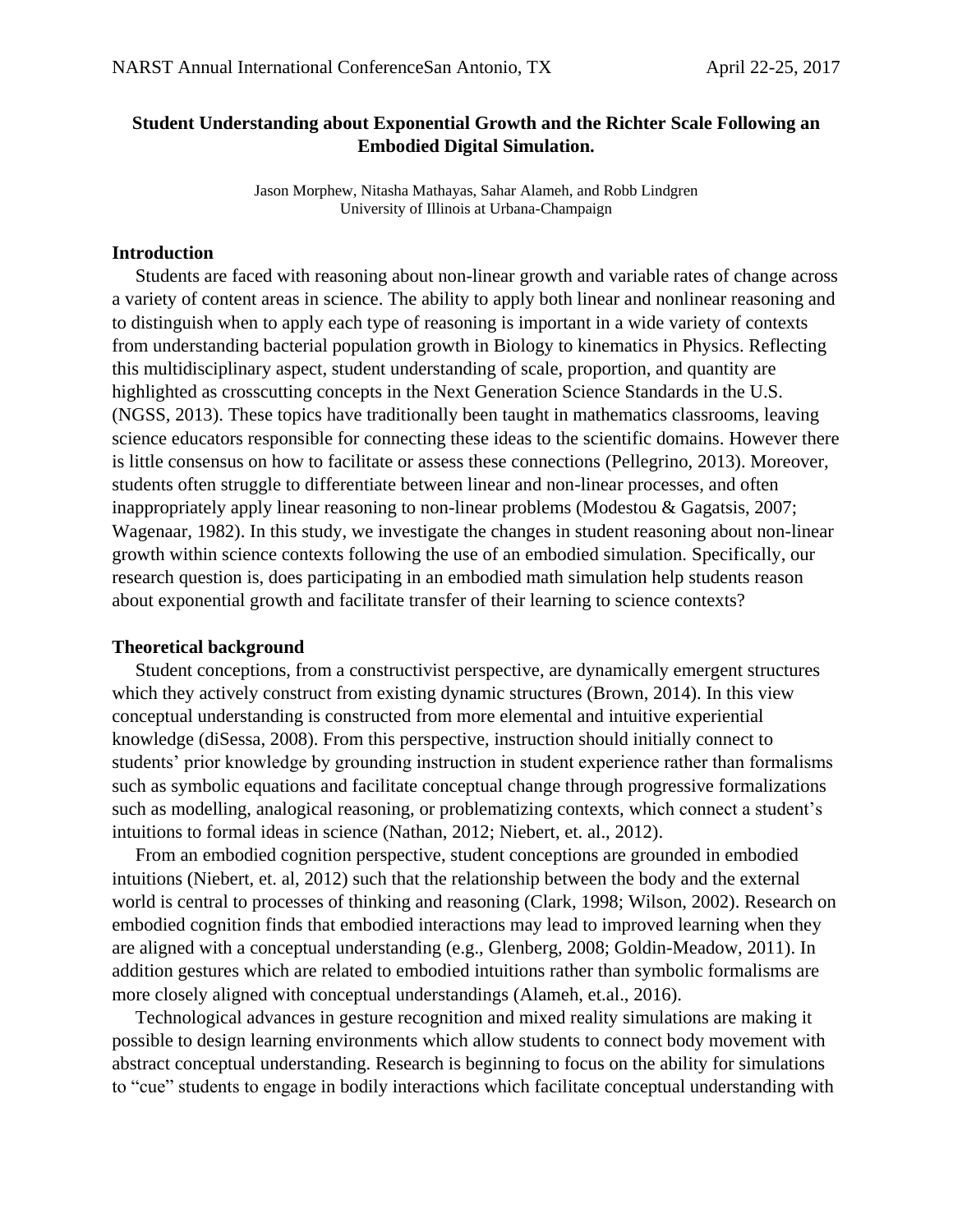positive results (Lindgren, 2015). The prototype simulation environment employed in this study capitalizes upon students' embodied experience of addition and multiplication to help them make sense of exponential growth using both powers of two and ten. The simulation allows users to use their hands to simulate an object which represents a quantity (Figures 1a and 1b), and then manipulate the quantity through gestures which represent mathematical operations (Figure 1c).



**Figure 1: (a) Wilfred adjusting the size of the virtual cube representing quantity using the Kinect, (b) the virtual cube in the simulation, and (c) simulation screen.**

## **Method**

Twenty-four high school freshman and sophomore students (15 male; mean age  $= 14.5$ ) from the area surrounding a large Midwestern University were interviewed for this study. Participants completed semi-structured, task-based interviews consisting of three segments; a pre-assessment, followed by an exploration segment which engaged students in the embodied simulation, and finally a post-assessment.

# *Assessments*

 The pre and post assessments consisted of two scenarios which required students to think about a phenomenon involving exponential growth. The first scenario was a modified version of the grains of rice on a chessboard problem. The participants were asked to imagine themselves on a game show and had to select one of two prizes; either receiving 1,000 dollars per day for 30 days, or starting with one dollar and doubling the total every day for 30 days. Students were asked which option would give them the most money and to explain why this option would give them the most money. They were also asked to estimate how much money they would receive with each option and finally how they would calculate this amount if given the time and resources (e.g., a calculator). This question was selected to assess how students compared exponential growth to linear growth.

 The second scenario asked the participants to think about changes in the amplitude of earthquakes using the Richter scale. Research in geoscience education has highlighted that students tend to have misconceptions about the nature of the Richter scale, often believing changes in amplitude follow a linear rather than a logarithmic relationship (Francek, 2013). Interviewers explained to students that each number on the Richter scale measures an amplitude which is ten times larger than the previous number. To investigate student reasoning about the nature of the Richter scale students were asked to compare the ratio between two numbers on the Richter scale (e.g., how many times larger is the amplitude of an earthquake measuring seven than an earthquake measuring three). They were then asked to compare the change in amplitude between two intervals (e.g., how does the change in amplitude between an earthquake of two to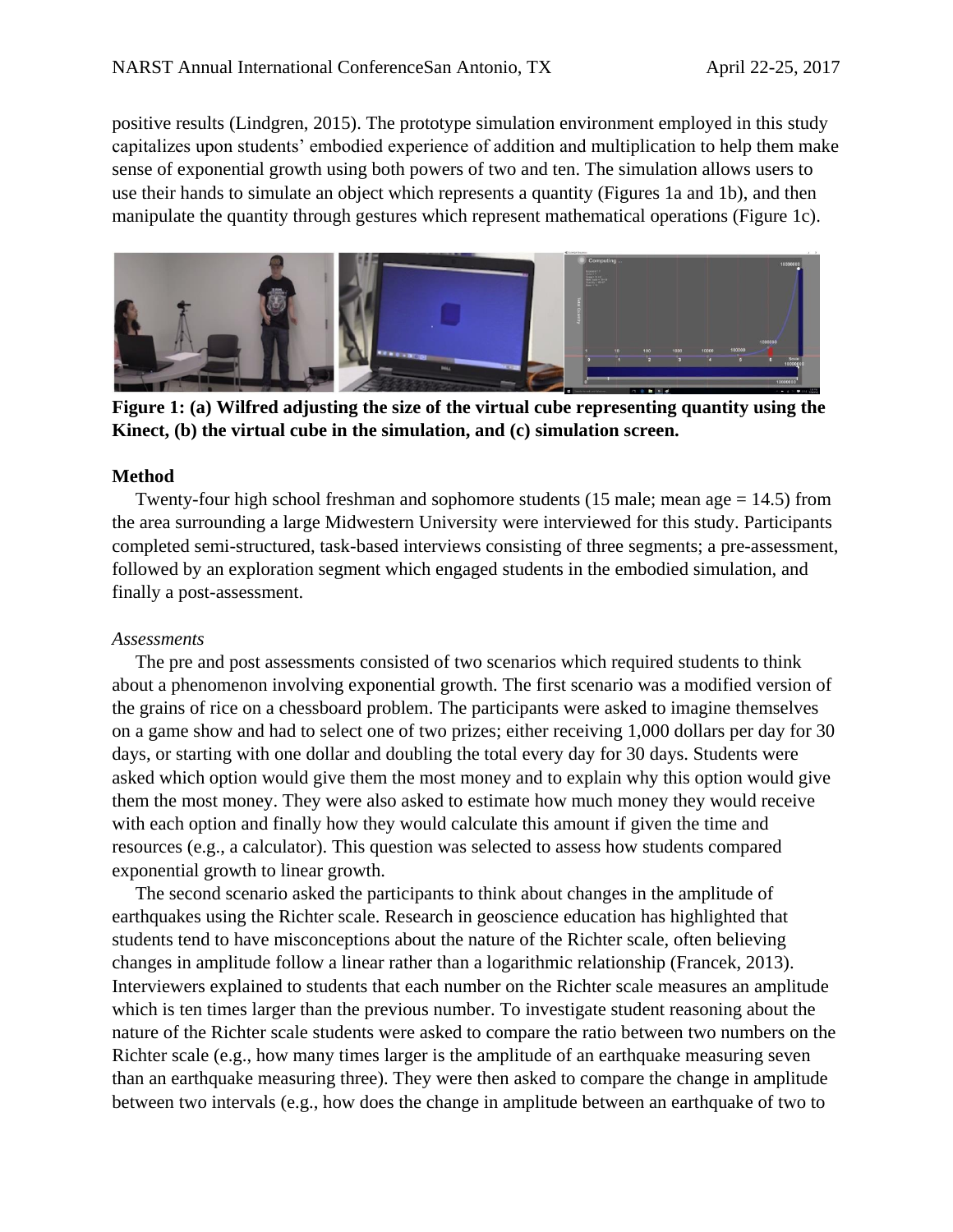an earthquake of five compare to the change in amplitude between an earthquake of five to an earthquake of eight) and to explain their reasoning.

### *Exploration Segment*

 The exploration segment introduced students to gestures which represented the conceptual meaning of the four basic mathematical operations; addition, subtraction, multiplication, and division. These "concrete" gestures (e.g., stacking blocks for multiplication) were selected from student interviews where successful student conceptual understanding occurred (Alameh, et.al., 2016). Students manipulated a horizontal block to represent a given quantity (Figure 1a), also represented by a vertical bar on a graph (Figure 1c), to reach certain quantities. The students were then asked to use the simulation to solve several problems involving exponential growth involving doubling and base ten, similar to the assessment questions, but situated in a different context. For example, students were asked to calculate the number of rabbits present in a field after a year if the population doubled every month, or the number of algae cells in a pond after three months if the population increased by a factor of ten every week. They spent between 15 and 30 minutes completing the exploration segment and were not prompted to think about the game show or earthquake.

 The interviews were video recorded and student responses on the pre and post assessments were scored according to a rubric. Students answers to the pre- and post-assessments were scored as correct or incorrect and their reasoning was scored based on categories of similar reasoning. For example, students who explained that doubling will eventually lead to more money than receiving the same amount everyday were scored as less sophisticated than those who explained that doubling will eventually result in more money because the rate at which the total grows is increasing. Two researchers independently scored each interview with an initial agreement of 88%. Following discussion, 100% agreement was reached.

### **Findings**

 The students were successful in selecting the doubling option as the option which yields the most money on the pretest as 17 students (70.8%) selected this option which was better than chance ( $z = 2.04$ ,  $p < .05$ ). However, students were less successful in being able to explain why this option would result in more money with students either stating that they had seen the problem before and knew the answer  $(N = 5)$  or simply stating that doubling will grow faster eventually  $(N = 8)$ . Only three students discussed the shape or rate of change of exponential functions on the pre-test to explain why the doubling option results in more money. In addition, students were unable to estimate the total amount of money within four orders of magnitude (range from \$1,000 to \$200,000). Finally, only five students were able to explain how to use an exponential function to calculate the exact amount of money for the doubling option.

 Over half of the students were correctly able to calculate the ratio between earthquakes of two different magnitudes on the pretest. However, students were less successful in comparing the difference between two intervals on the Richter scale. The majority of the students relied on the Richter scale values (a change from a magnitude two to a magnitude five is a change of three units), or the ratio between the amplitudes (the change from a two to a five is a factor of 1,000).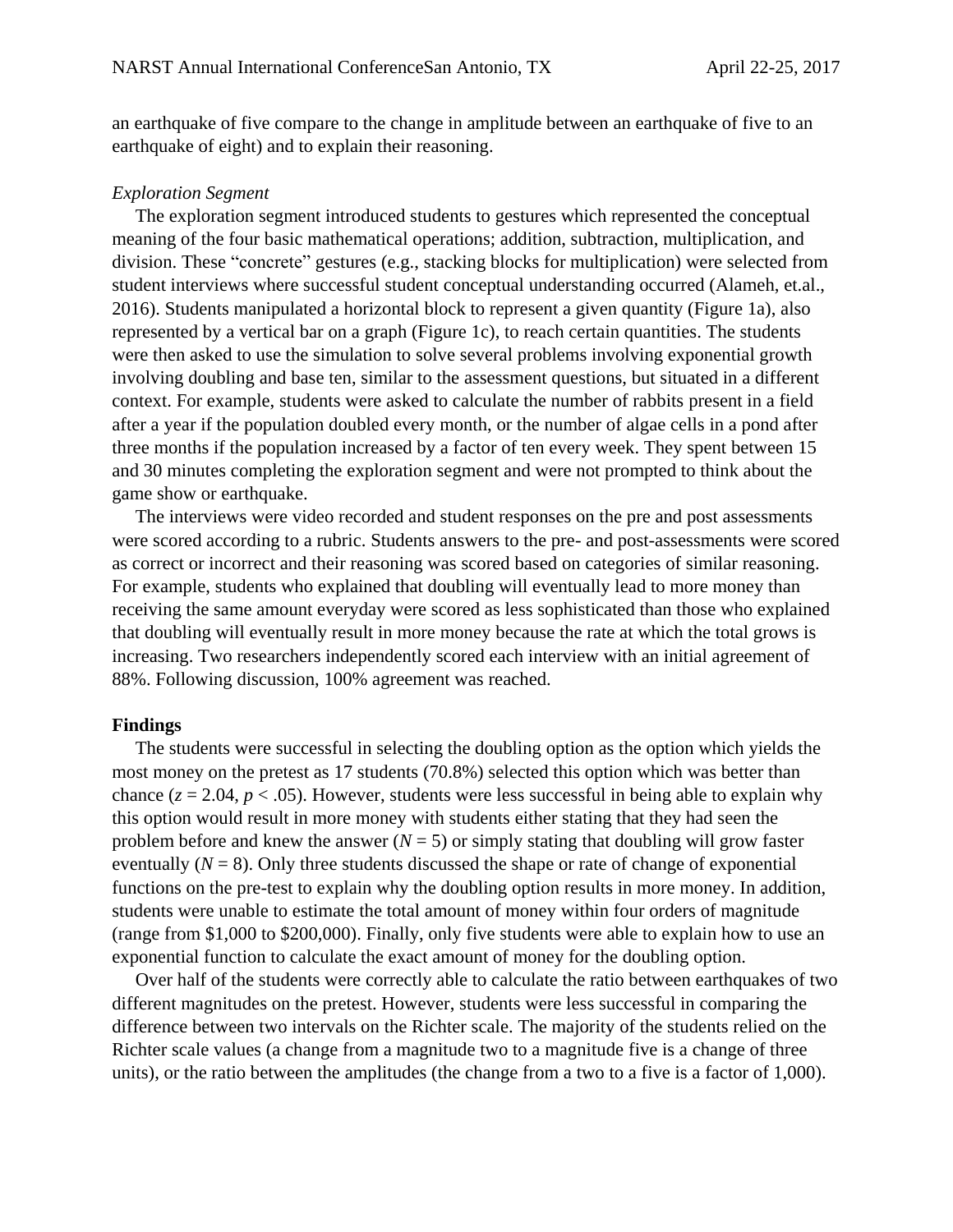To assess the changes in student reasoning the percentage of students who improved in their reasoning from the pretest were calculated using only those students who were incorrect or not sophisticated in their reasoning on the pretest as the denominator. To assess whether this increase represented a significant change a 95% Agresti-Coull confidence interval was calculated (Agresti, & Coull, 1998). Since none of these intervals include zero, we conclude that a significant improvement was found. Similar results are obtained calculating percentage improvement using all students, as well as using confidence intervals for binomial proportions.

 To investigate the transition in student reasoning, two consistency plots (Wittmann & Black, 2014) were created to visualize student change (Figure 2). In these plots students' answers to a question are plotted on the vertical axis, while their reasoning is plotted on the horizontal

Table 1: Number of students who answered correctly or provided sophisticated reasoning on the pre-test and the percentage of those who improved their answer or reasoning  $(N = 24)$ 

| <b>Calculation tasks</b>                                | Pre            | Improve  | Agresti-Coull  |
|---------------------------------------------------------|----------------|----------|----------------|
|                                                         | Correct        | (% )     | 95% CI         |
| Would you prefer to receive a prize which \$1 doubles   | 17             | 4(57%)   | $[25\%, 84\%]$ |
| for 30 times or a prize which adds \$1000 for 30 times? |                |          |                |
| Explanation for selecting your option.                  | 3              | 11(52%)  | $[32\%, 72\%]$ |
| How do you calculate the total in the doubling option?  | 5              | 7(41%)   | $[20\%, 66\%]$ |
| What is the ratio of amplitudes between two             | 13             | 7(64%)   | $[34\%, 86\%]$ |
| earthquakes?                                            |                |          |                |
| How does the size of two changes in amplitude (From     | 9              |          |                |
| 2 to 5 and from 5 to 8) compare to each other?          |                | 8(53%)   | $[30\%, 75\%]$ |
| Explanation of comparison between the two changes.      | $\overline{4}$ | 11 (55%) | $[33\%, 75\%]$ |

axis. Students who maintain their reasoning are represented by squares, while students who change their reasoning are represented by circles for their pre-test and triangles for their posttest. In both problems, the plots show a trend towards the upper right hand corner indicating students, in general, improved their reasoning after interacting with the simulation. For the game show problem, all of the students who had previously indicated only that they had seen the problem before were able to give an explanation for why the doubling option results in more money. In the earthquake problem, those students who initially focused on the ratio between amplitudes on the pre-test tended to focus on the differences between the amplitudes on the posttest and recognize that changes in amplitude increase as one moves higher on the Richter scale, which is a key aspect of exponential change.

 Finally, after completing the embodied simulation activities, 13 students increased their estimate of the amount of money the doubling option would pay after 30 days. However, only six of those students increased their estimate by more than one order of magnitude, and only two students gave an estimate within two orders of magnitude of the correct answer.

### **Conclusion**

 The results of this study are promising. After 15 to 30 minutes of work with the embodied simulation many students demonstrated more correct responses on problems involving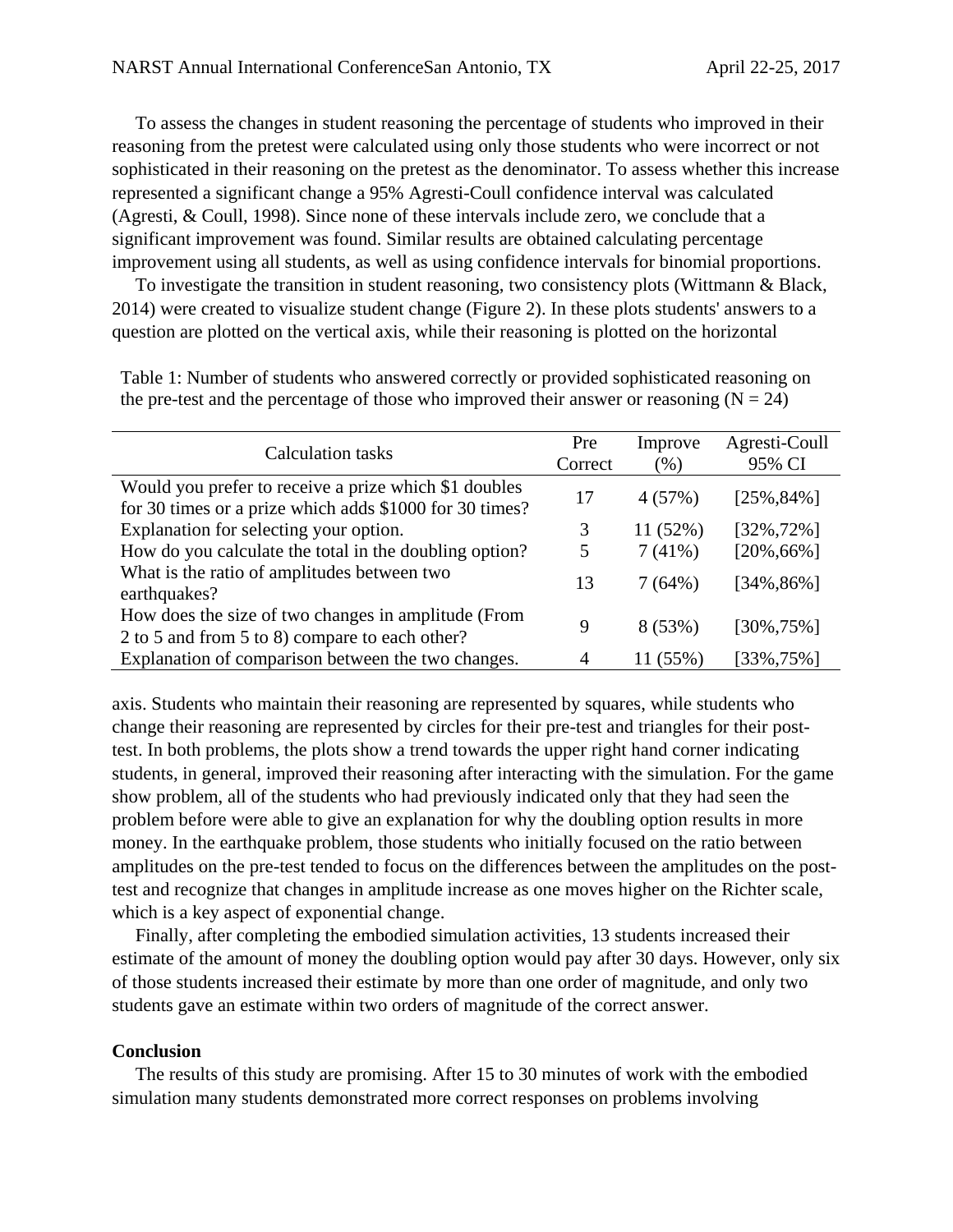exponential growth. More importantly, students demonstrated a transition towards providing more sophisticated explanations of exponential growth in the context of doubling and the Richter



**Figure 2: Change in understanding exponential growth on (a) the game show problem, and (b) Richter scale problem**

scale without receiving any formal instruction on exponential functions or logarithmic scales. The alignment of the concrete embodied gestures which users adopted to interact with the simulation appear to facilitate student reasoning about exponential growth, however further study is needed to establish which features are important for facilitating student reasoning. However some incorrect conceptions were robust and may need direct instruction. For example, while students were more likely to describe a correct strategy for calculating the amount of money in the second option of the game show problem (93% compared to 68%), few students correctly applied exponential formulas after using the simulation if they had not done so before. This is unsurprising since students were not instructed on exponential equations though two students did transition to describing how to employ exponential equations to calculate the total suggesting that the simulation may be useful in concert with direct instruction or other methods. Finally, few students increased their estimates by one or more orders of magnitude. This suggests that student difficulties with orders of magnitude may underlie student understanding of exponential growth.

## **References**

- Agresti, A., & Coull, B. (1998). Approximate is better than "exact" for interval estimation of binomial proportions. *Am. Statist., 52*, 119-126.
- Alameh, S., Morphew, J. W., Mathayas, N., Lindgren, R. (2016, June). *Exploring the relationship between gesture and student reasoning regarding linear and exponential growth*. Paper presented at the International Conference of the Learning Sciences, Singapore.
- Brown, D. (2014). Students' conceptions as dynamically emergent structures. *Sci. & Ed., 23,*  1463 – 1483.
- Clark, A. (1998). Embodied, situated, and distributed cognition. In W. Bechtel & G. Graham (Eds.), *A companion to cognitive science* (pp. 506-517).Malden, MA: Blackwell.
- diSessa, A. (2008). A birds-eye view of the ''pieces'' vs. ''coherence'' controversy (from the "pieces" side of the fence). In S. Vosniadou (Ed.), International handbook of research on conceptual change (pp. 35–60). New York: Routledge.
- Francek, M. (2013). A compilation and review of over 500 geoscience misconceptions. *Int. J. Sci. Ed., 35*, 31-64.